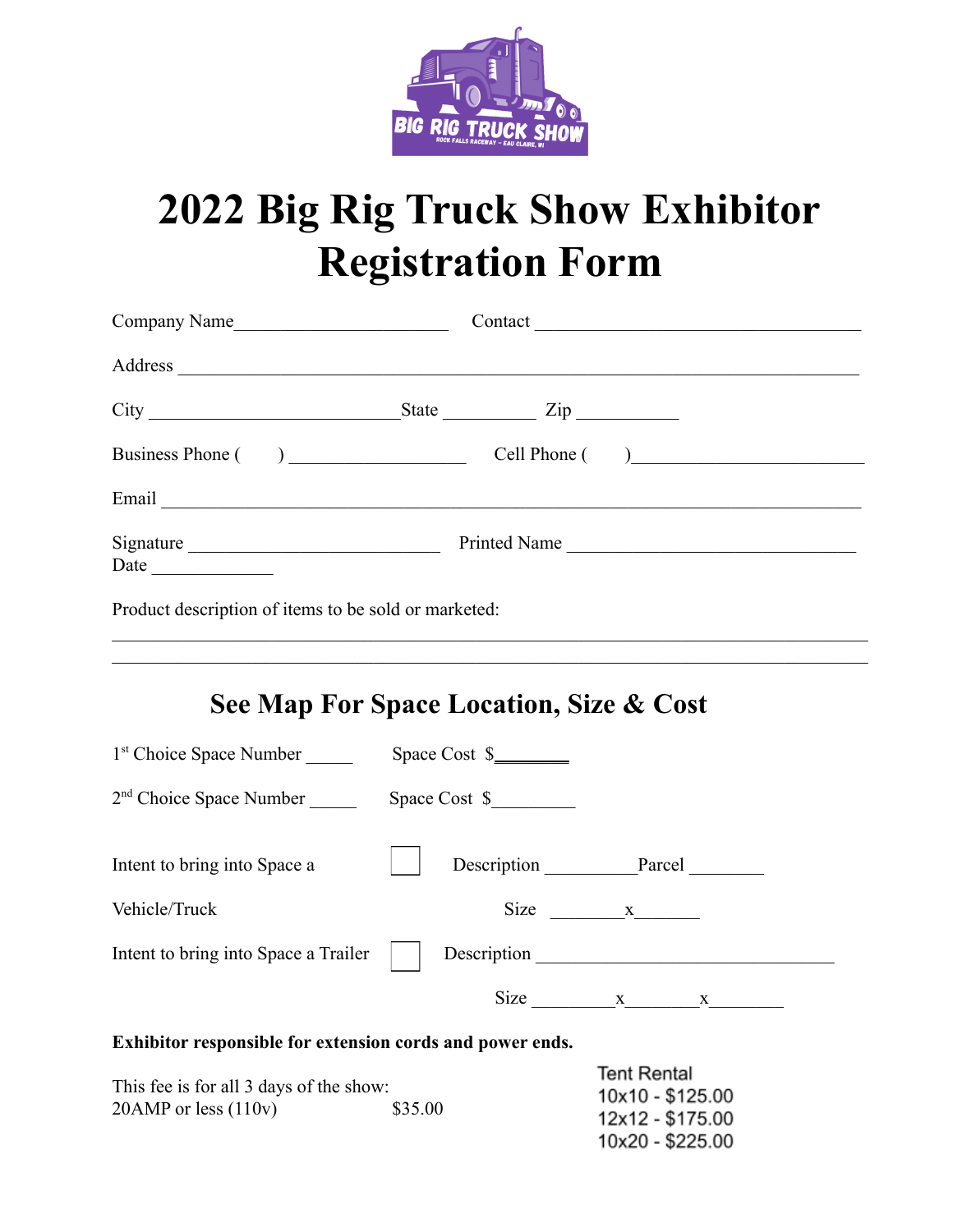| Space Cost                                                            |  |
|-----------------------------------------------------------------------|--|
| Tables (Not skirted or covered) - \$20 ea.                            |  |
| Chairs - \$5 ea.                                                      |  |
| Wi-Fi/ Device - \$25 ea.                                              |  |
| Covered Table - \$35 ea.                                              |  |
| Electricity (see chart above)                                         |  |
| Tent Rental 10 x 10 (see cart above)                                  |  |
| Total                                                                 |  |
| Check Payment Required. Please make payable to Performance Promotions |  |

**IMPORTANT:** Exhibitors remitting payment, or signing below, indicate the acceptance of the terms listed within this document, including but not limited to terms which concern liability and insurance. Receipt of payment, or signature, also acknowledges that you have read and understood the terms, and waive any objection to the terms or their formation and enforceability. Receipt of payment, or signature, also constitutes agreement to abide by any further rules and regulation which may be imposed by the Northern Wisconsin State Fair at the event, including but not limited to, rules and regulations which do not appear on this document and are not attached hereto. Promoter may reject any application.

Authorized Representative:

| Signature                            | <b>Printed Name and Title</b>                                                                |  |
|--------------------------------------|----------------------------------------------------------------------------------------------|--|
|                                      | Payment Method: A. Check Enclosed _____ B. Invoice Me _____ C. Credit Card _____(MC VS, DSC) |  |
|                                      |                                                                                              |  |
|                                      |                                                                                              |  |
|                                      |                                                                                              |  |
| Credit Card Security Code #: _______ | Expiration Date /                                                                            |  |

## Make Checks out and Mail to: Performance Promotions Group, 101 Ferry St., Suite A, Eau Claire, WI 54703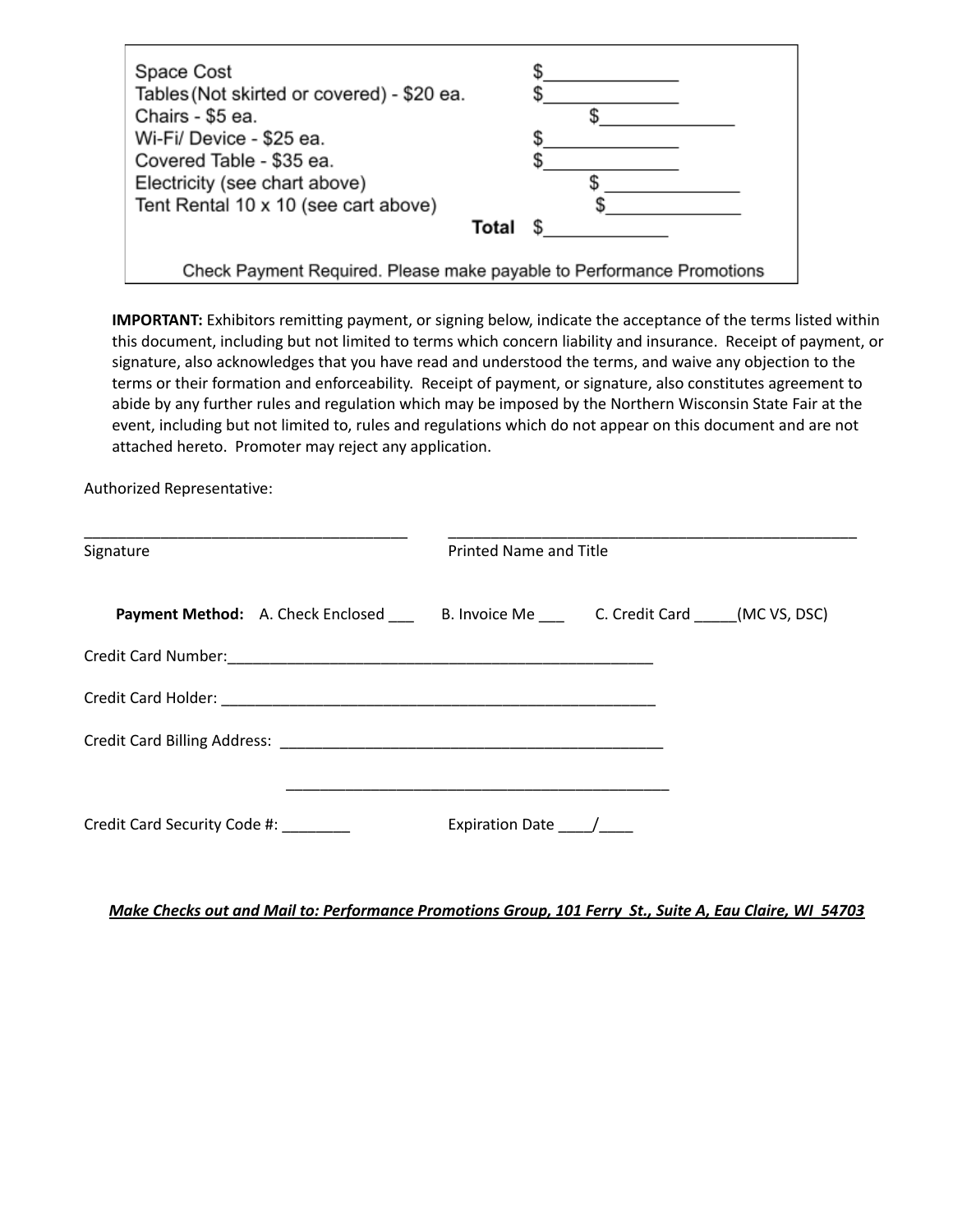1. This Agreement is entered into on the \_\_\_\_ day of \_\_\_\_\_\_\_\_, 20\_\_\_\_ between Performance Promotions Group, (hereinafter referred to as "Promoter") and \_\_\_\_\_\_\_\_\_\_\_\_\_\_\_\_\_\_\_\_\_\_\_\_, (hereinafter referred to as "Exhibitor") for the following event: **2022 Big Rig Truck Show** within the rented exhibition location, Northern Wisconsin State Fair Grounds, Wisconsin (the "Gounds"): Booth space designated in this registration form.

2. Other Persons/Entities. The Promoter and Exhibitor agree and acknowledge that the Promoter shall be free to grant other persons and/or entities the right to set up booths in the Building at the Promoter's discretion.

3. Payments to Promoter. In consideration of this Agreement, Exhibitor agrees to pay Promoter \$**\_\_\_\_\_\_\_\_\_\_\_\_\_\_\_** as indicated in this registration form (the "TOTAL DUE"). Unpaid booth reservations will be released for general sale. Exhibitor will remain responsible for payment of the Rental Fee. **A 50% non-refundable deposit** is required with the signed contract. Balance due 30 days prior to event. Contracts received within 30 days of the event must be paid in full at registration. Balances due 30 days prior to event will automatically be charged to the credit card on file. NO REMINDER WILL BE SENT.

4. Cancellation Policy. Cancellation notification made in writing to Promoter received by April 1 will entitle Exhibitor to a full refund. Cancellation notification received after May 1, 2022 . No refunds will be made after June 15, 2022. If for any reason you are unable to attend the event it is your responsibility for full payment after July 15, 2022. If the exhibition is not held, exhibitor's payment may be refunded. Should the event be cancelled, postponed, or abandoned, damages and/or compensation by the exhibitor shall be returned and are limited to the amount already paid for the space specified in this contract. Should the event be curtailed or abandoned in part, the limit of claim for damages and/or compensation by the exhibitor shall be returned in the prorated amount the exhibitor already paid for the space for the cancelled portion of the specific event. However, exhibitors will not be reimbursed if the event is cancelled, curtailed, or abandoned due to an act beyond the control of the Promoter.

5. Space Allocation. Exhibit space will be allocated at the discretion of the promoter. Exhibitors reserving larger partnership packages and returning exhibitors may receive additional priority. **Exhibitors must keep all display items, personnel, and other booth items fully within the confines of their rented space**. Expanding or taking up space in aisles or other areas is prohibited.

6. Hours of Operation. The Exhibitor shall not set up its booth before 10:30 AM on Thursday., Aug. 18, 2022, unless other times are approved in advance. Any booths not fully set up by 11:30 AM Fri., Aug. 19, 2022 may be taken back by Promoter and used at Promoter's discretion. No refund of fees will be given for exhibits taken back because of late set up. The Exhibitor shall not close down its booth before 7:00 PM . Aug. 20, 2022. All exhibits and materials must be fully removed from **site by 11:00**: **AM on Mon., Aug, 22, 2022.**

7. Opening Late/Closing Early. Exhibitors who vacate their booths prior to the published dismantle time without permission of Promoter may be assessed a fine equal to one half the Rental Fees and may not be allowed to return to future Performance Promotions Group events.

8. Equipment, Fixtures and Utilities.

8.1. The Promoter agrees to provide the specified booth space for the Event.

8.2. The Exhibitor agrees to provide all other items necessary to adequately set up and display its particular booth.

9. Assignment. Exhibitor shall not assign, sublet, or share the whole or any part of the space contracted to them with a separate business, organization or individual or solicit on others behalf.

10. Clean Location. Exhibitor shall keep its area clean and organized. Exhibitor shall place all trash and remaining items in trash receptacles at end of show. **Excessive trash clean up will be billed to Exhibitor**.

11. Sound Devices. Promoter reserves the right to limit sound from any device, including televisions or radios, in the absolute discretion of Promoter. Promoter reserves the right to force Exhibitor to turn off any noise making device, in Promoter's discretion.

12. Disorderly Conduct. Disorderly conduct of any kind or nature, including, but not limited to, the use of profanity or display of offensive material in the opinion of the Promoter, is in violation of this Agreement. Promoter reserves the right to impose a limitation on any method of operation which becomes objectionable. Any distribution of literature or samples shall be limited to the Exhibitor's booth. Violation of this will result in cancellation of exhibit space during show without refund.

13. Loss or Damage. Neither Promoter nor its management shall be liable for the damage, loss, or destruction to the exhibits by reason of fire, theft, accident, or other destructive causes. In no event shall Promoter's management and/or its employees, representatives or subsidiaries be liable for any consequential, indirect, punitive, incidental or special damages, whether foreseeable or unforeseeable, and whether or not Exhibitor, or anyone else has been advised of the possibility of such damages, whether based upon loss of goodwill, lost profits, loss of use of money, loss of date or interruption in its use or availability, stoppage or work, impairment of assets or otherwise arising out of breach of any express or implied warranty, breach of contract, negligence, misrepresentation, strict liability in tort or otherwise, and whether based on any term in any contract document, any transaction performed or undertaken under or in connection with any contract document or otherwise. Except in the case of Promoter's gross negligence or willful misconduct, Promoter will not be liable for any amounts hereunder, and in no event shall Promoter's liability exceed the amount paid by Exhibitor hereunder. Exhibitor shall be liable to Promoter for any